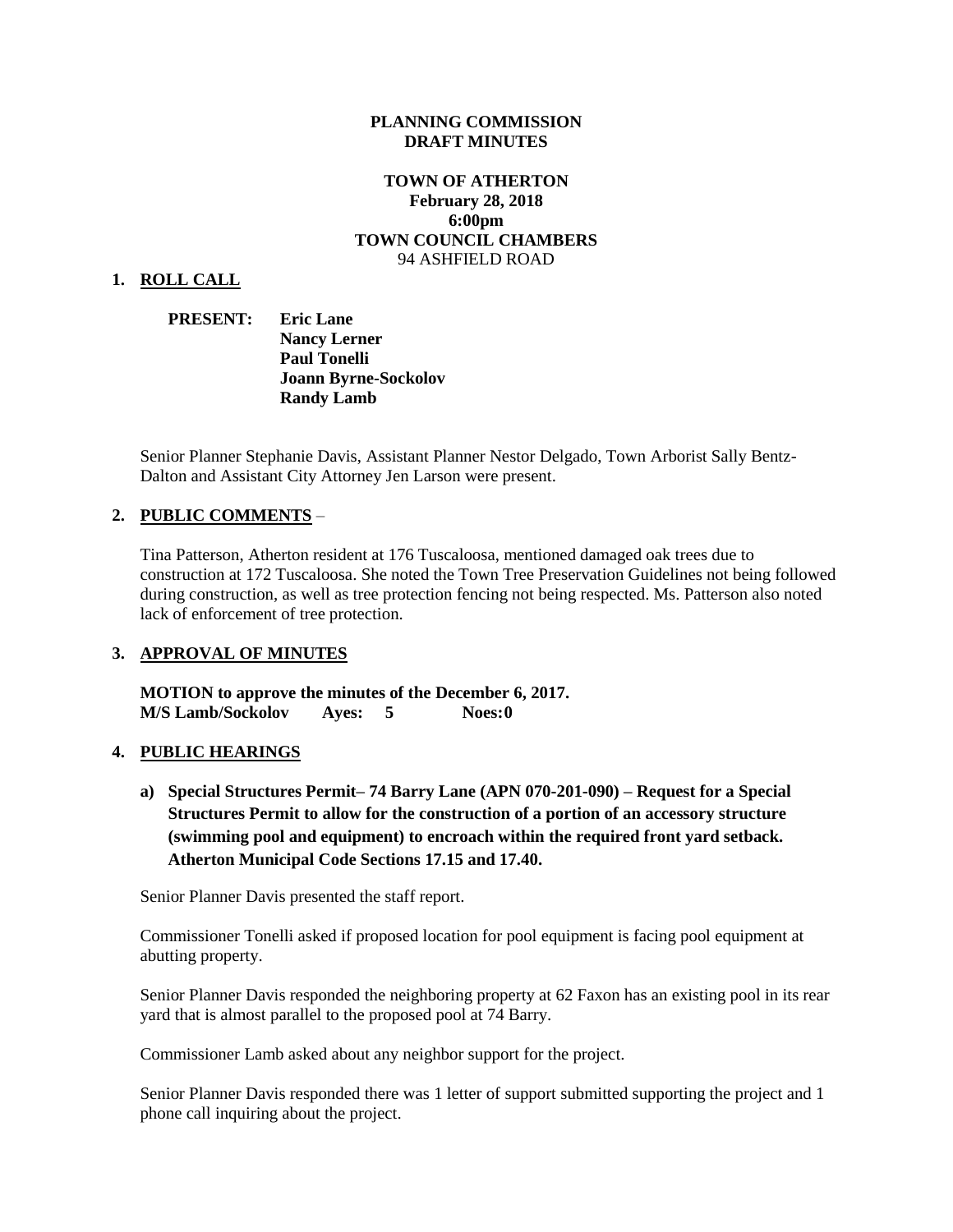## OPEN PUBLIC COMMENT

Randy Thueme, Landscape Architect for the project, noted that main reason for the proposed location of the pool is to preserve trees.

Chair Lane asked about two orange flags he noticed on the property by the putting green.

Randy Thueme, Landscape Architect, responded those might be to identify existing utilities.

## CLOSE PUBLIC COMMENT

Motion to approve the Special Structures Permit to allow for the construction of a pool and pool equipment to encroach within the front yard setback. **M/S Lamb/Sockolov Ayes: 5 Noes: 0**

**b) Special Structures Permit– 6 Cowell Lane (APN 070-270-300) – Request for a Special Structures Permit to allow for the construction of an accessory structure (swimming pool) to encroach within the required side yard setback. Atherton Municipal Code Sections 17.15 and 17.40.**

Senior Planner Davis presented the staff report.

Chair Lane asked if a lot line re-designation for side and rear property lines was possible.

Senior Planner Davis responded that this would cause a domino effect making other buildings and structures in the property non-compliant and would not be supported.

## OPEN PUBLIC COMMENT

Phoebe Lam, Landscape Architect for the project, noted that through screening and the proposed building angle they are looking to provide privacy for both the homeowners and right-of-way along Camino al Lago.

Chair Lane asked the difference in grade from Camino al Lago to the proposed pool area.

Phoebe Lam, Landscape Architect, responded she believes it is one foot.

## CLOSE PUBLIC COMMENT

Motion to approve the Special Structures Permit to allow for the construction of a pool to encroach within the side yard setback.

**M/S Lerner/Tonelli Ayes: 5 Noes: 0**

**c) Variance - 99 Orchard Hills Street (APN 070-012-280) – Request for a Variance to allow to allow for a first floor addition to the main residence to encroach within the required side yard setback. Atherton Municipal Code Sections 17.16 and 17.32.**

Senior Planner Davis presented the staff report. She also noted a letter of support from the property owners across the rear at 46 Alameda de las Pulgas, and a letter received after the packets were distributed from Archie Snider, homeowner at 48 Orchard Hills in opposition of granting the variance.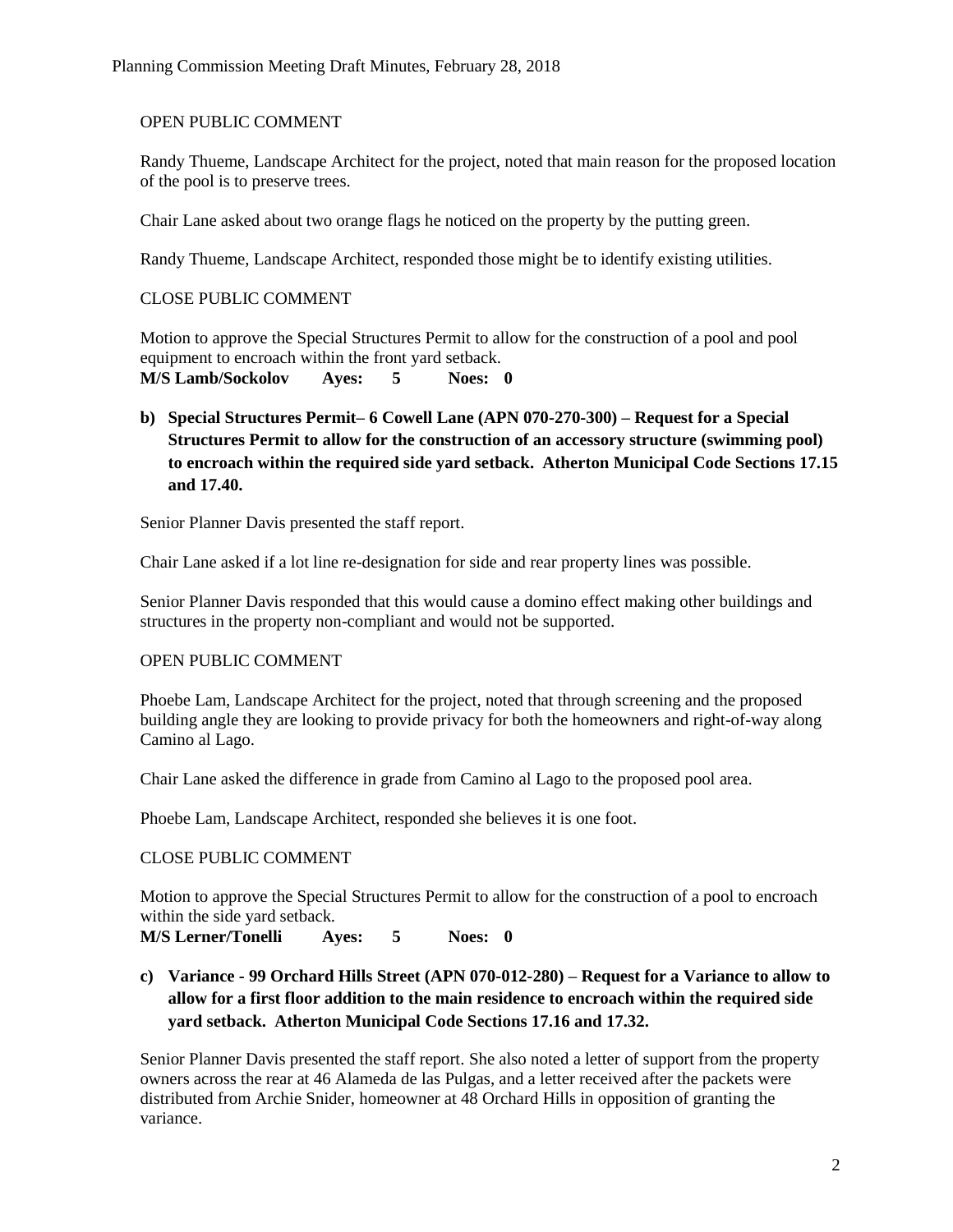## OPEN PUBLIC COMMENT

Dana Carmel, homeowner of 99 Orchard Hills, mentioned pre-existing conditions at the time of purchase such as noise from Alameda de las Pulgas and angling of the home. She mentioned the inconveniences and cost of demolition and re-build to potentially accommodate an addition adhering to the setbacks. She noted the proposed addition is under the existing trellis area. She noted no tress would be impacted and that there is no view to the proposed area of addition from the neighbors or from the road.

Commissioner Lamb asked about letter of opposition from the homeowner at 48 Orchard Hills.

Senior Planner Davis mentioned the Archie Snider, homeowner of 48 Orchard Hills involved in the Orchard Hills subdivision of the area at that time.

Commissioner Lamb asked about moving the area of addition back.

Dana Carmel, homeowner, responded the pool is too close to the house, and moving it back would leave no patio space.

David Barna, Architect, noted the proposal would serve as sound barrier, while allowing continued use of patio.

Commissioner Tonelli asked if the applicant is willing to sacrifice some square footage to comply with the setback.

Dana Carmel, homeowner, responded it would still impact setback due to angle of house and would not provide a noise barrier.

Commissioner Lamb asked about moving the pool back.

Dana Carmel, homeowner, responded this would be too expensive.

Commissioner Sockolov asked if any other previous iteration of design would work.

David Barna, Architect, responded all other iterations did into the setback.

Commissioner Tonelli asked about iterations that did not go into setback.

David Barna, Architect, responded these would allow for too little square footage for the proposed addition.

City Attorney Jen Larson mentioned noise mitigation is not one of the 4 required findings.

Motion to deny the Variance to allow for the addition to encroach within the side yard setback. **M/S Lane/Lamb Ayes: 5 Noes: 0**

**d) Heritage Tree Removal Permit– 222 Camino Al Lago (APN 070-320-170) – Request for a Heritage Tree Removal Permit to allow the removal of one heritage oak tree. Atherton Municipal Code Section 8.10.**

Senior Planner Davis presented the staff report.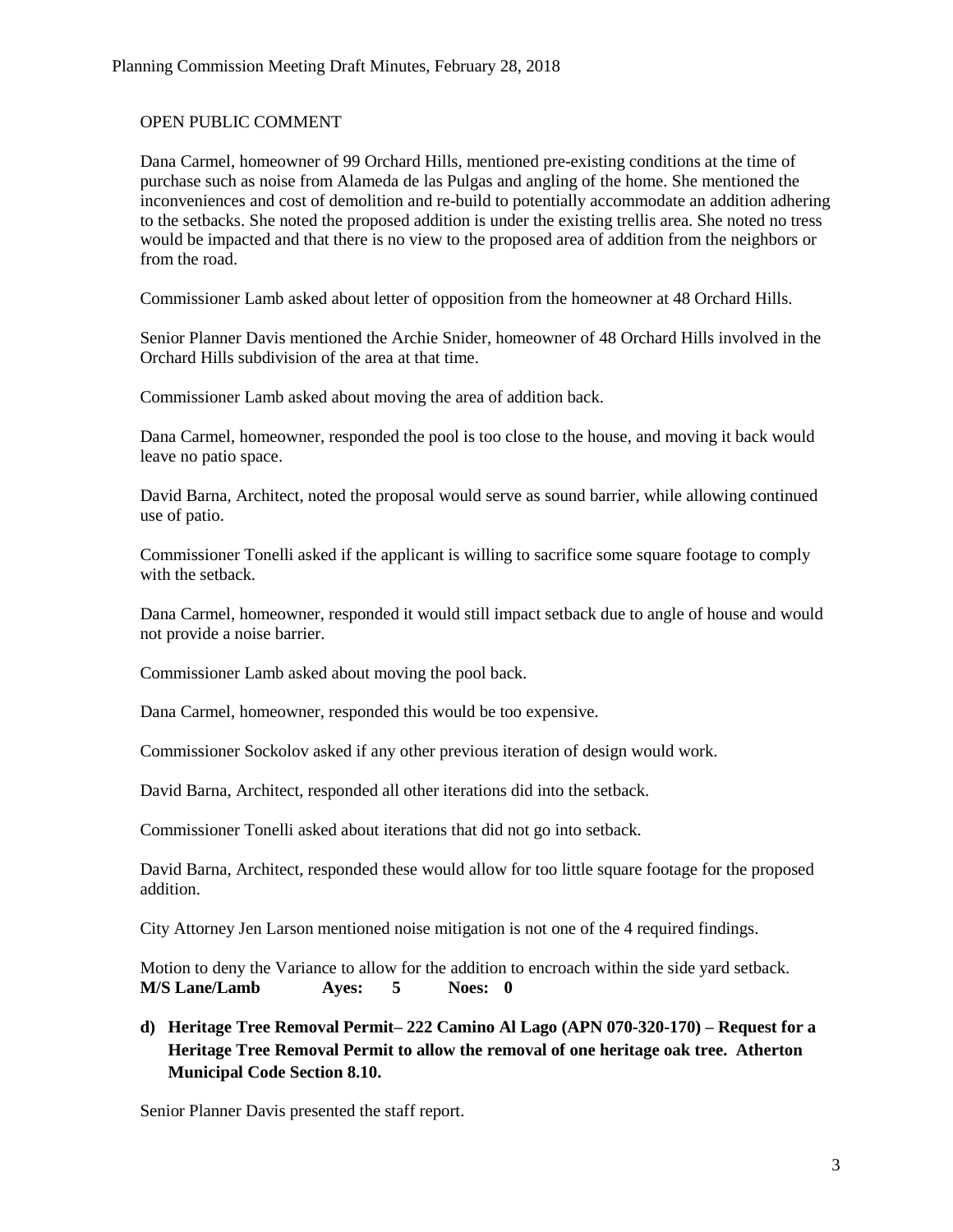Chair Lane asked about broken branches on site.

Town Arborist Sally Bentz responded this might be due to the demolition process.

#### OPEN PUBLIC COMMENT

Kevin Kielty, project arborist, mentioned the 40 heritage trees on the property and the odd shape of the lot making it difficult to build. He mentioned failure of the tree being requested to be removed would be onto the structure. He also noted construction of a new house would further damage tree.

Anna Chase, realtor for the project, mentioned the house was chosen by homeowners due to its proximity to neighboring friends. She noted project arborist identified tree as in poor shape.

Commissioner Lamb asked about different designs considered.

Nadia Pichko, project designer, stated the proposed submittal would allow for more redwood trees in the back to be saved. She mentioned 6 new oak trees would be planted.

## CLOSE PUBLIC COMMENT

Town Arborist Sally Bentz mentioned she feels the design can work around the tree. She noted the tree has moderate to fair form and decay is not extensive.

Chair Lane asked about the angle of the tree.

Town Arborist Bentz responded the tree is angled as it was looking for light over the previous house.

Commissioner Lamb asked about cables on trees.

Project Arborist Kevin Kielty mentioned they are 30 feet up.

The Commission discussed the potential safety hazards associated with new structures built close to a tree that might fail.

Chair Lane asked if there is any more testing that could be done on the tree.

Project Arborist Kevin Kielty mentioned radar testing would be too expensive.

Motion to deny the removal of one Heritage Oak tree. **M/S Lane/Lamb Ayes: 3 Noes: 2**

# **e) Consideration of amendments to Chapter 8.10 "Removal of and Damage to Heritage Trees" and to the Town's Tree Preservation Guidelines Standards and Specifications.**

Senior Planner Davis presented the staff report.

Chair Lane asked why not have both a bond and nuisance as remedies.

City Attorney Jen Larson responded only one can be used. She mentioned the remedy of nuisance is already available within the Municipal Code.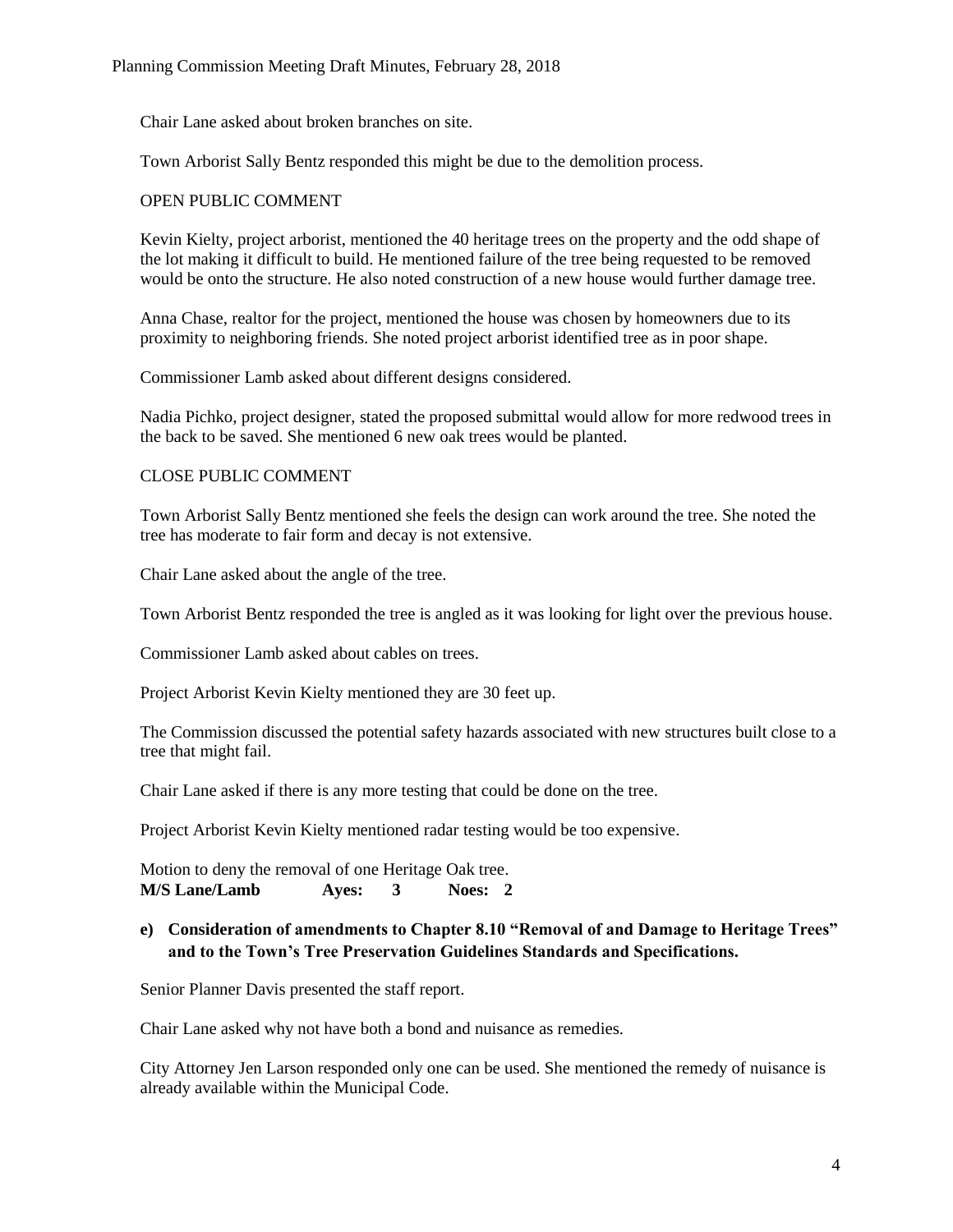Senior Planner Davis presented two items of public comment from local architects expressing concern of adding redwood trees as protected trees in the buildable area and of the proposed tree protection zone of 10 times the tree diameter not allowing for much buildable area. OPEN PUBLIC COMMENT

Betsy Colby, Atherton resident and member of the Tree Committee, expressed her hope of the amendments being recommended. She mentioned her support for further enforcement of tree preservation measures.

Matt Griffiths, Pacific Peninsula Group, expressed concern of the new amendments leading to loss of ability of collaborating on a case by case basis and open dialogue. He noted he believes the current process works.

Tina Patterson, resident of 176 Tuscaloosa, mentioned she believes process does not work. She noted the importance of enforcement.

John McClenahan, arborist, questioned if the stem of multi trunk trees will be measured at the base or at 54 inches. He noted item 3 of the proposed amendments mentions no disturbance within hte Tree Protection Zone (TPZ), while item 7 mentions what can be allowed within TPZ. He also mentioned utility service considerations being close to trees.

# CLOSE PUBLIC COMMENT

Commissioner Sockolov asked if a homeowner or developer pays bond or nuisance.

City Attorney Jen Larson responded it can be either, but it is preferred for it to be the homeowner.

Motion to approve amendments to Chapter 8.10 "Removal of and Damage to Heritage Trees" and to the Town's Tree Preservation Guidelines Standards and Specifications. **M/S Lane/Sockolov Ayes: 5 Noes: 0**

## **5. COMMISSIONERS' REPORTS**

**NONE**

## **6. STAFF REPORTS**

## **a) Update on all Planning Commission applications for Heritage Tree Removals from October 2016 – December 2017.**

Senior Planner Davis presented the staff report.

Chair Lane requested staff to present this to City Council and City Manager.

Senior Planner Davis updated the Commission on the 46 Almendral construction. She mentioned everything was finaled in the site, but some landscaping and planting might be happening.

Betsy Colby, Atherton resident and Tree Committee member, asked about the 3 withdrawals mentioned on the Heritage Tree Removals staff report.

Senior Planner Davis responded those trees have not been removed, as after consulting with staff, the applicants withdrew their applications.